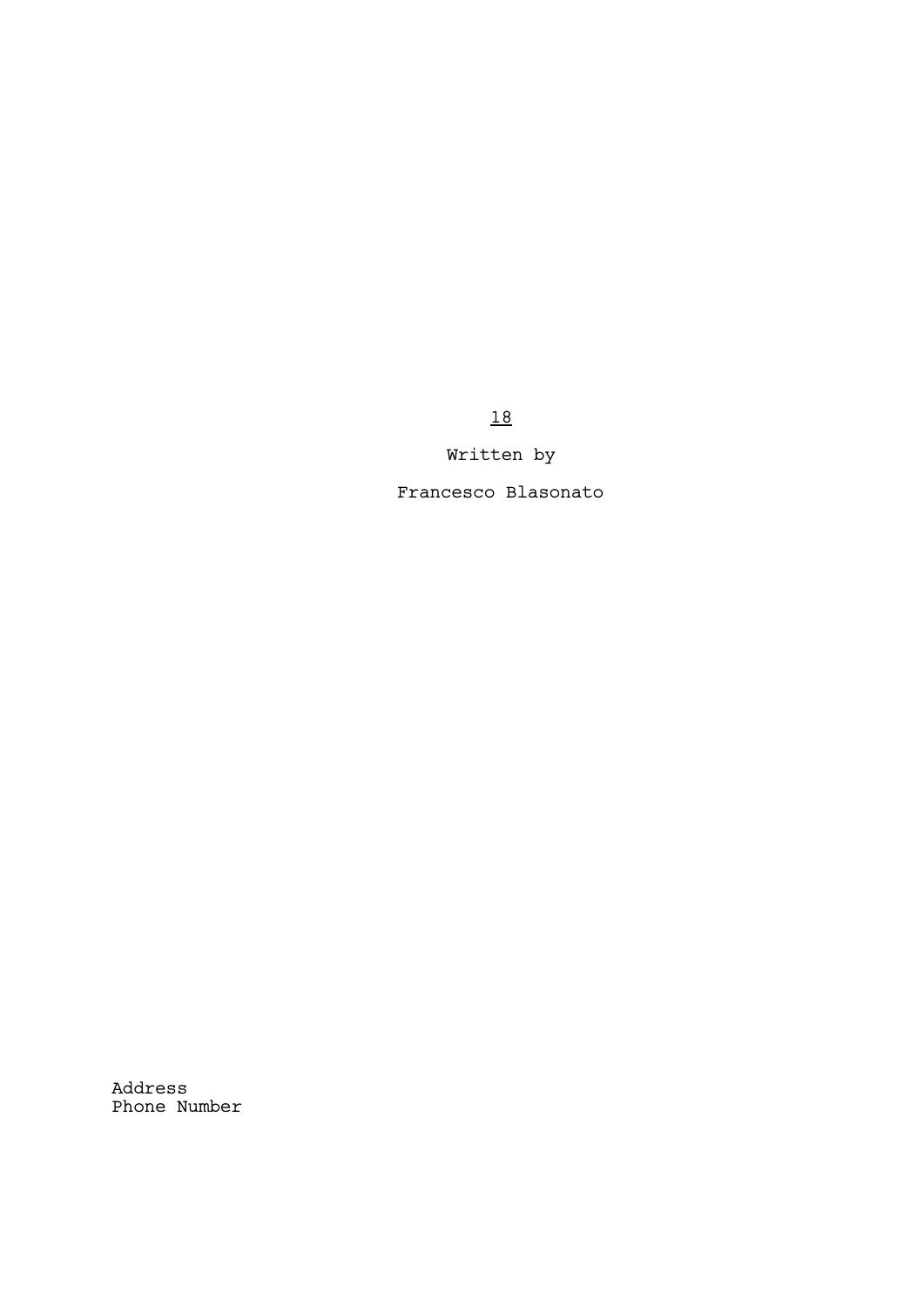OVER BLACK  $--$ 

CALVIN (V.O.) SPIELBERG!...Can you believe it?

FADE IN:

INT. CAFE - DAY

ALICA HAYES, 17, finishes her slice of pizza, unfazed.

## ALICIA

So?

CALVIN, 18, sits across from her.

CALVIN So!...Josh just graduated last year and he's already done a short with Spielberg. (beat) Man, this is gonna be a piece of cake. Study at UCLA, write a script, get it picked up, and BOOM!...Hollywood walk of fame.

Alicia, picks up a napkin and wipes her lips taking a moment to prepare herself for what's next.

> ALICIA This isn't gonna work.

CALVIN Of course it will. I just told you the plan. UCLA, Spielberg, Hollywood--

## ALICIA

I mean...us.

CALVIN Wait. Are you breaking up with me?

The WAITER comes around. They ignore him.

WAITER You guys want that pizza to go?

ALICIA Surely you must've of seen this coming.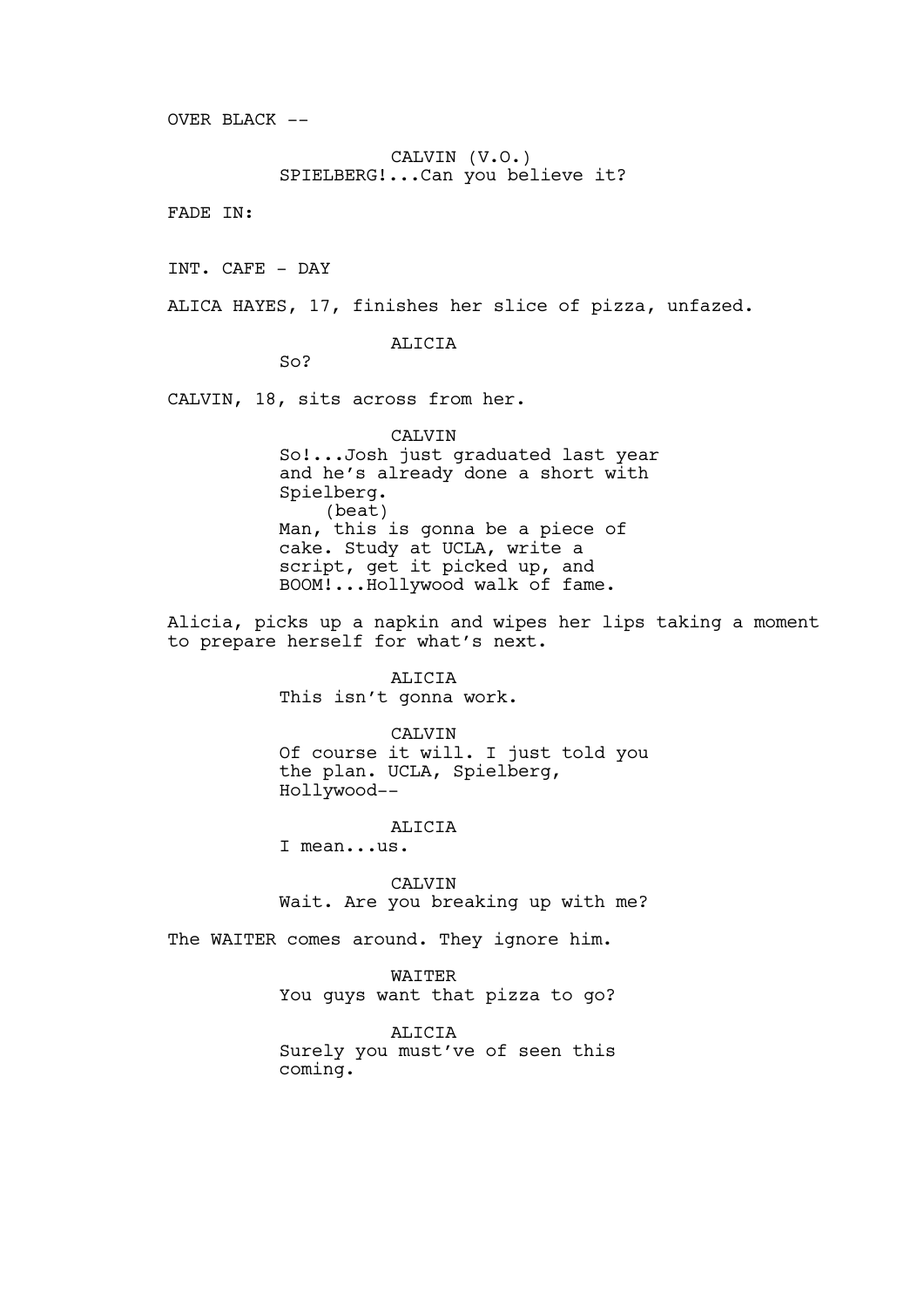**CALVIN** (sarcastic) You're right. The signs were crystal clear. (beat) Tell me, do you always have sex with a guy the night before you dump him? WAITER So that's a yes? ALICIA Everything's always about you Calvin. CALVIN I funded the film--. ALICIA I know, but it doesn't change the fact that you're a dick. CALVIN How am I a dick? WAITER I'll get a box. Alicia looks at Calvin, eyebrows raised, head tilted and we-- CUT TO:

EXT. BACKLOT - DAY Calvin and his crew on set, filming.

> CALVIN GET THE HELL OFF MY SET FOUR EYES!

> > CUT BACK TO:

INT. CAFE - DAY

CALVIN That was an isolated incident.

ALICIA You took my name OFF THE SCRIPT!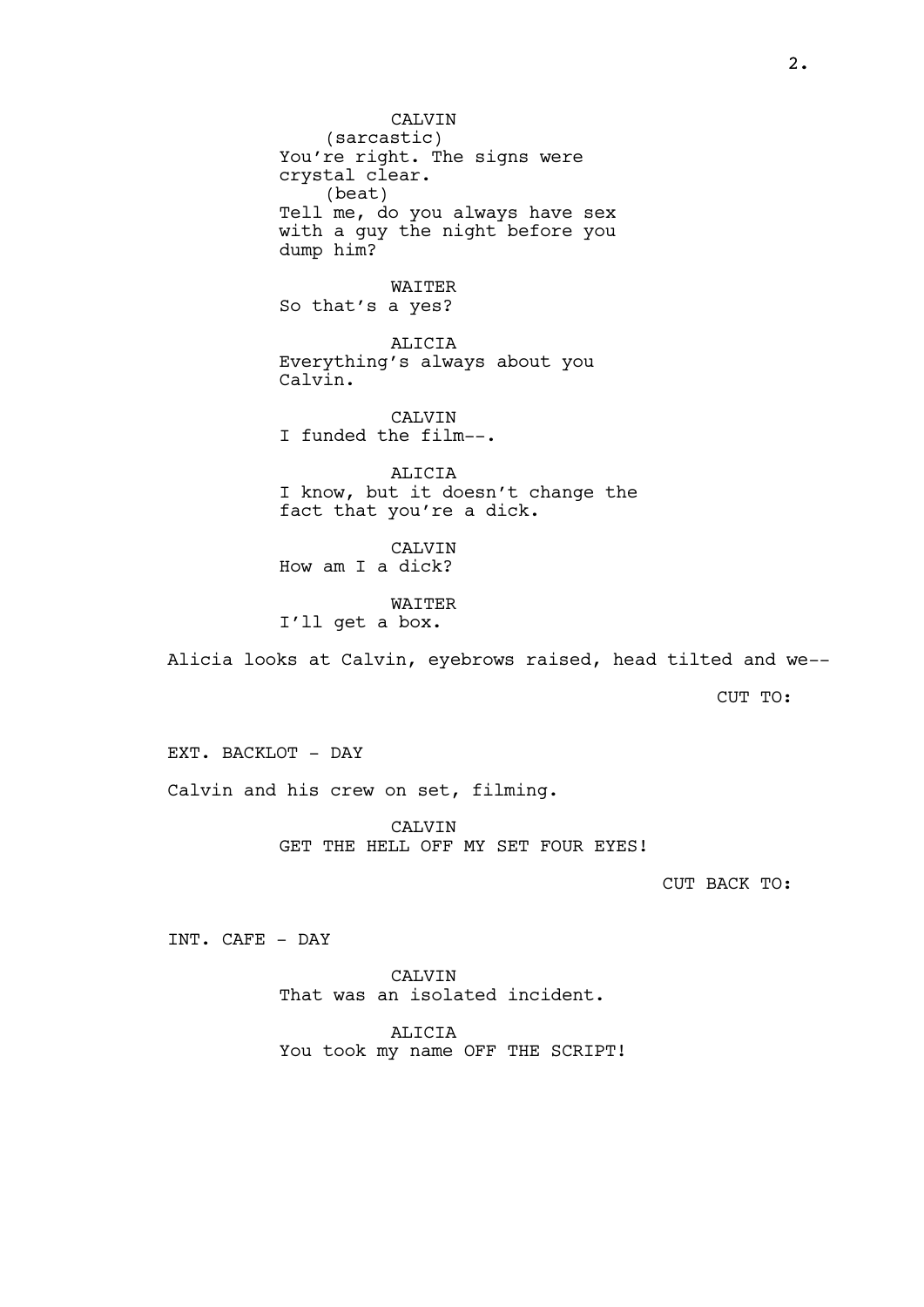CALVIN Only cause I knew you were gonna end up in the credits as a producer.

### ALICIA Goodbye Calvin.

She gets up and begins to walk toward the door.

Calvin turns around facing her and continues his rant:

CALVIN Come on! Timberlake, Hemsworth brothers. Who's the other guy you thinks hot...EFRON!!

Alicia stops at the door and looks back at Calvin.

ALICIA I truly wish you all the best.

She then walks out.

Defeated, Calvin turns back around and slumps in his chair. The waiter comes back with a box.

> WAITER (to calvin) Could be worse.

CALVIN (V.O.) WHAT!!

CUT TO:

INT. DINING ROOM - NIGHT

Calvin is eating dinner with his parents, JOE and GRACE.

His little brother KEVIN, 10, sits next to him.

JOE Well you didn't expect me to refuse the position of dean at Broome did you?

CALVIN That piece of crap is a community college.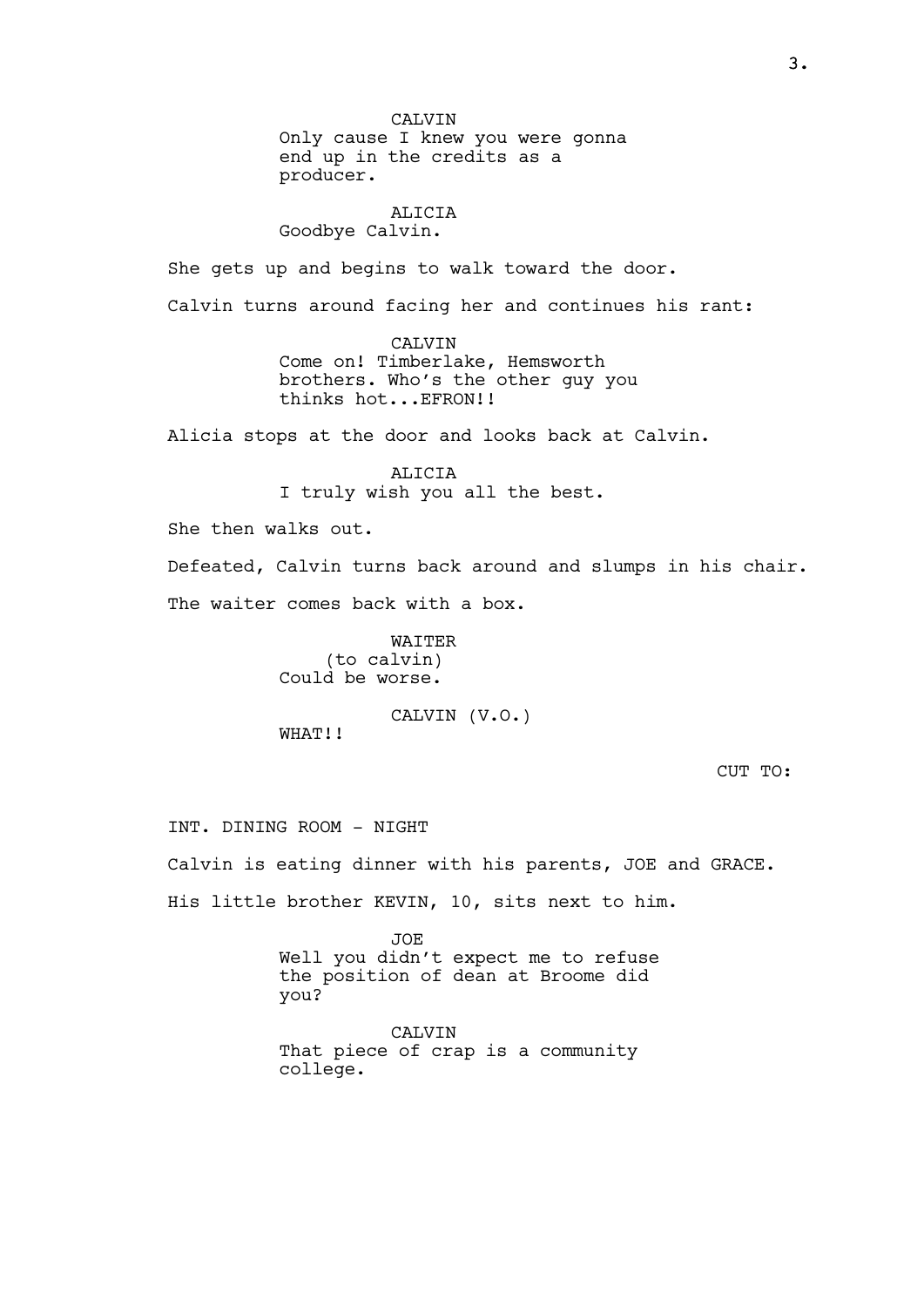KEVIN (sarcastic) I hear they have excellent facilities. CALVIN Shut up Kev! JOE Language. CALVIN So that's it? No discussion. You're just gonna move us across the country? Mum? KEVIN I'm cool with it. CALVIN (louder) SHUT UP KEV! GRACE Sorry hun. What they're offering is too good to refuse. Plus you can still study filmmaking at Broome. Joe nods in agreement. JOE I've already spoken to the board

and filled out all the paperwork. You start Monday.

The TIMER on the oven goes off and we--

CUT TO:

EXT. BROOME COLLEGE - DAY

The belltower ECHOES throughout the campus. It's 12pm.

Carefree COLLEGE KIDS roam the grounds.

INT. LECTURE HALL - CONTINUOUS

The professor WALTER WRIGHT, 40, addresses the CLASS for the last time.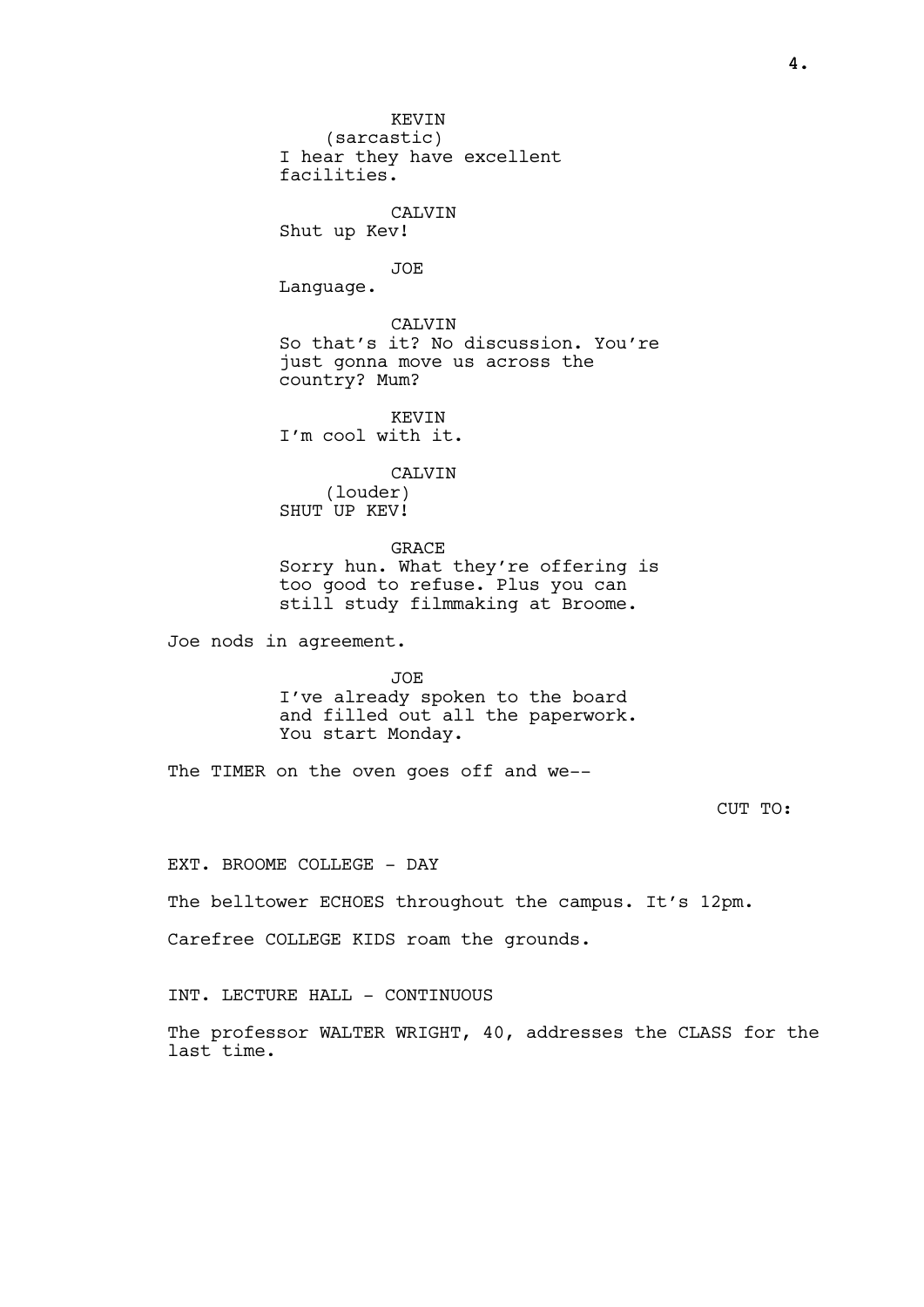WRIGHT Remember. The most important skill in filmmaking is...

CLASS (in unison) Collaboration.

# **WRTGHT**

And that is precisely the purpose of this mini assignment. Work together to make a short film in seven days. I look forward to seeing what you all produce. (beat) Who knows. One of your scripts may even get picked up.

WENDY COX, 18, whispers to Calvin.

WENDY Yeah, and I'm fucking Denzel.

WRIGHT Something you'd like to share Ms Cox?

WENDY I was just telling Calvin how much I enjoy your teaching methods.

Walter smirks.

WRIGHT Class dismissed.

The students quickly usher out.

CUT TO:

EXT. GROUNDS - CONTINUOUS

An ACAPELLA GROUP of four is PERFORMING to a small crowd.

Calvin watches on.

They finish and APPLAUSE follows.

Calvin, makes his way to the front as the crowd disperse. He approaches the lead vocalist, JOSIE, 18, she's packing up.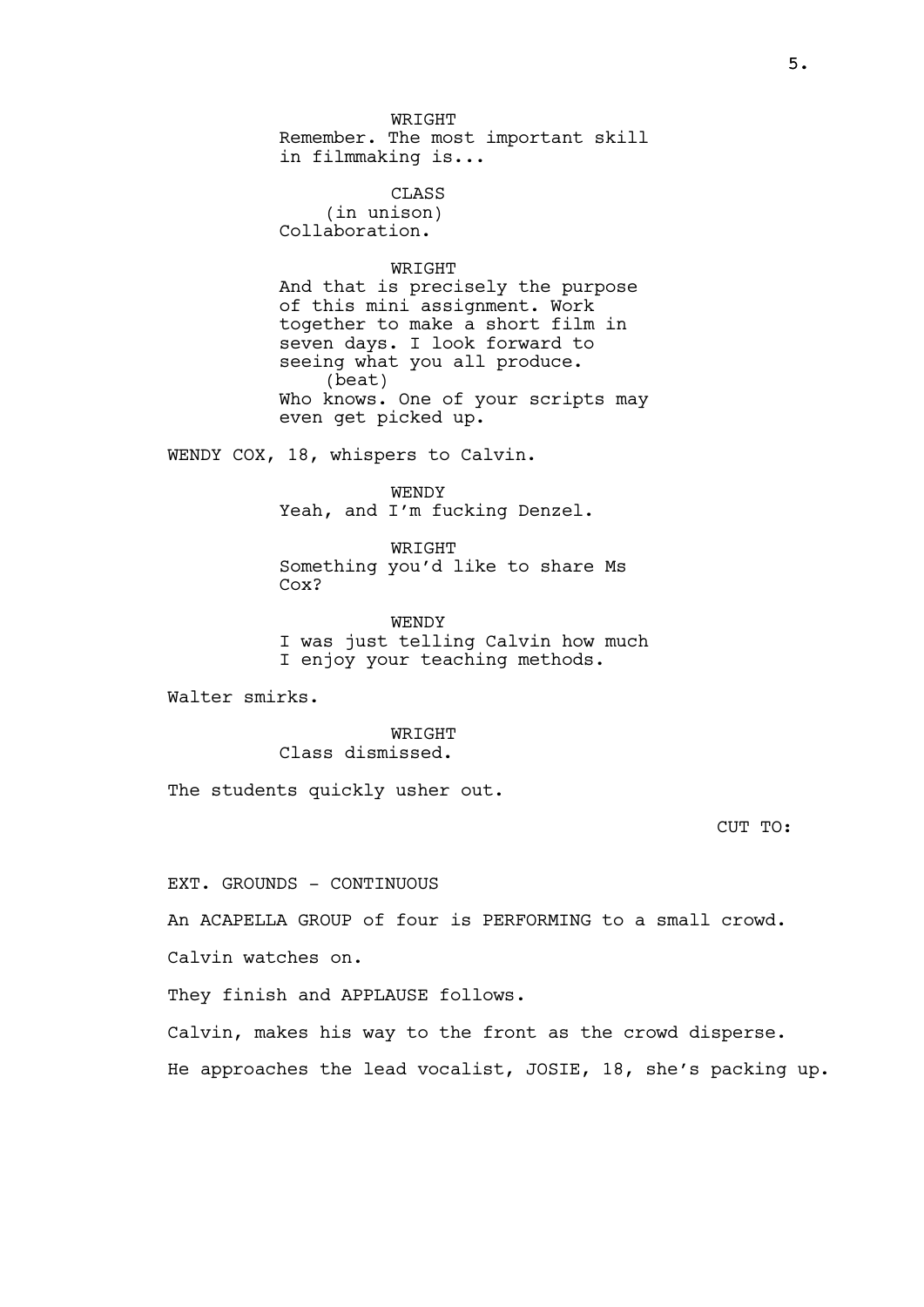6.

**CALVIN** That was pretty rad.

JOSIE

Thanks.

## CALVIN

How are you guys able to feed off each other like that? It was seamless.

JOSIE A lot of practice. Teamwork is key. If one of us is out, then we're all fucked.

CALVIN I...I don't suppose you could help me.

JOSIE

Sorry kid, this ain't no walk in the park. It takes years of practice, and I don't teach noobs.

Josie finished, throws her backpack on and starts to head off.

> CALVIN I'm a filmmaker, not a noob, and I need help collaborating. (beat) My girlfriend just broke up with me.

Josie stops to listen.

CALVIN (CONT'D) She may have said something along the lines of everything being about me.

JOSIE

And?

CALVIN And...that I acted like kind of a dick.

Josie gives him look. She knows there more.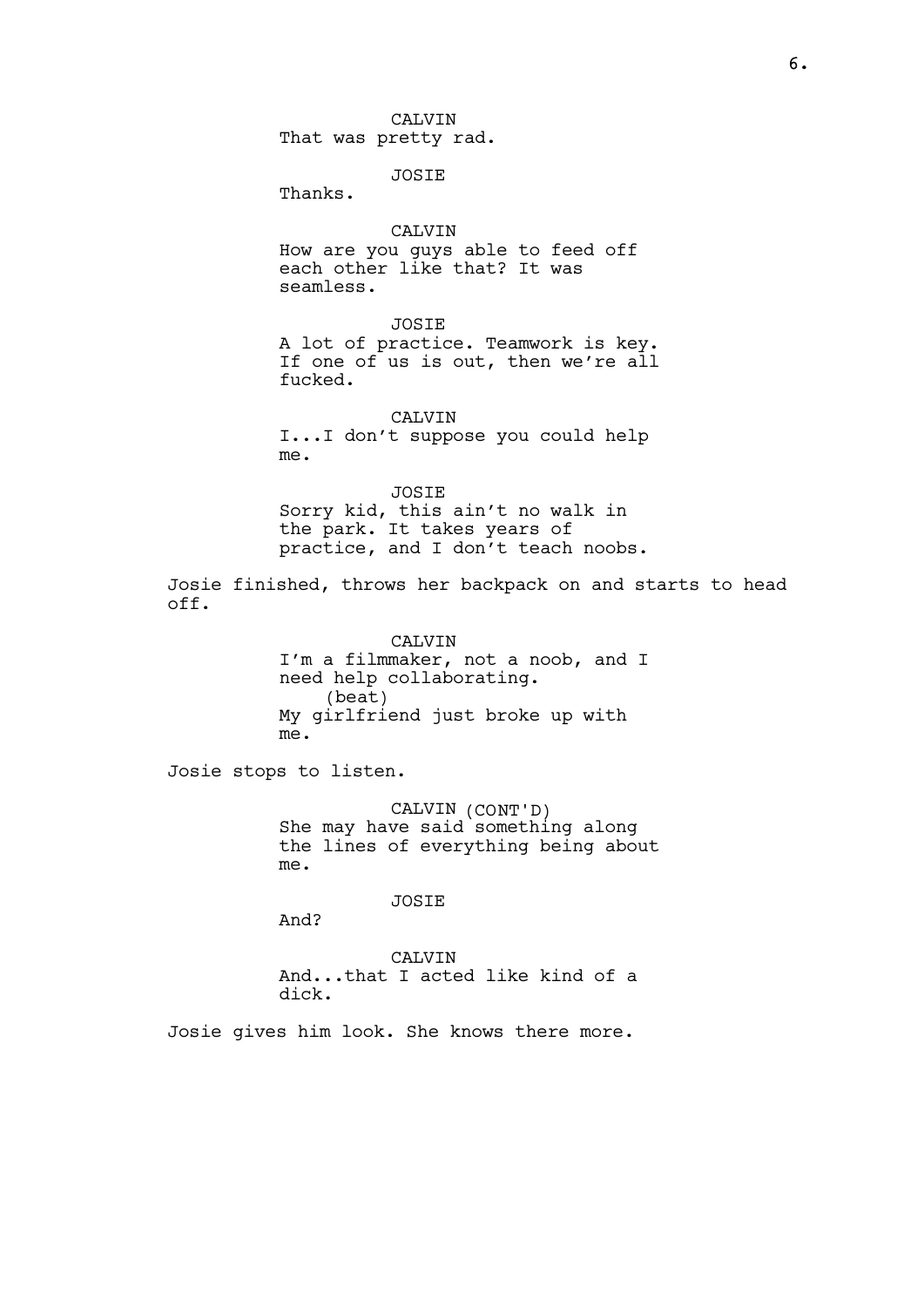CALVIN (CONT'D) She also implied that I'm not the best when it comes to working with people. JOSIE You said "acted"...good. I can work with that. Josie mulls over it, looking Calvin up and down. JOSIE (CONT'D) Tomorrow. Basketball courts. 7AM. Don't be late. Josie starts walking off then turns around. JOSIE (CONT'D) One more thing. That ego. Leave it at the fucking door. Got no time for that shit. Josie spins back around and walks off. Calvin smiles. INT. BASKETBALL COURT - DAY JOSIE Rule number 1: You don't know shit. Accept that. Embrace that. Hire people that are great at what they do and let them do their job. THREE STUDENTS from the basketball team are lined up along the free throw line. Josie throws Calvin a ball. He steps up alongside them. JOSIE (CONT'D) See how many baskets you can make in 30 seconds. GO! Calvin starts throwing like crazy. Its clear he's never played basketball before. He doesn't make a single shot. Time's up.

Josie turns her attention to the students.

7.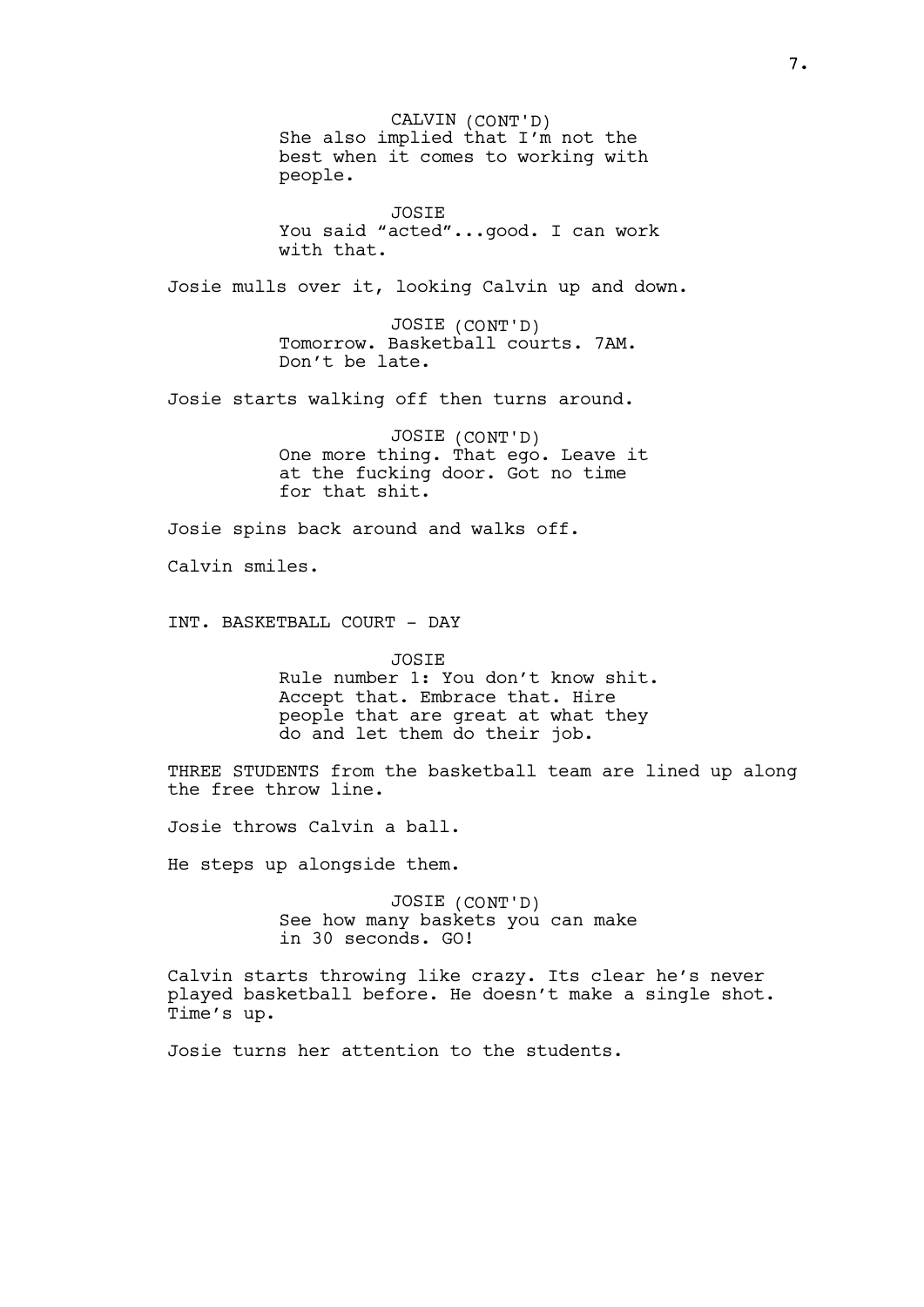JOSIE (CONT'D) (to students) Ready guys. GO!

In perfect unison they time their shots one after another. Each ball flies in without missing a beat. Time's up.

> JOSIE (CONT'D) (to calvin) They made 25 baskets. You made 0. They're excellent at what they do. You suck at what they do... get it?

CALVIN (nodding) Stick to my strengths and outsource my weaknesses.

#### JOSIE

And?

**CALVIN** Let them do their job.

Josie smiles and nods.

INT. CAMPUS BAR - NIGHT

ROWDY COLLEGE KIDS are partying like it's 1999.

Calvin and Josie are sitting at the bar, drinks in hand.

CALVIN So how many rules are there?

JOSIE

**Two** 

CALVIN

That's it?

JOSIE Working with people is easy. Focus on your strength--

CALVIN And let them do their job, got it.

JOSIE And try to let go a little bit. Control freaks don't go far.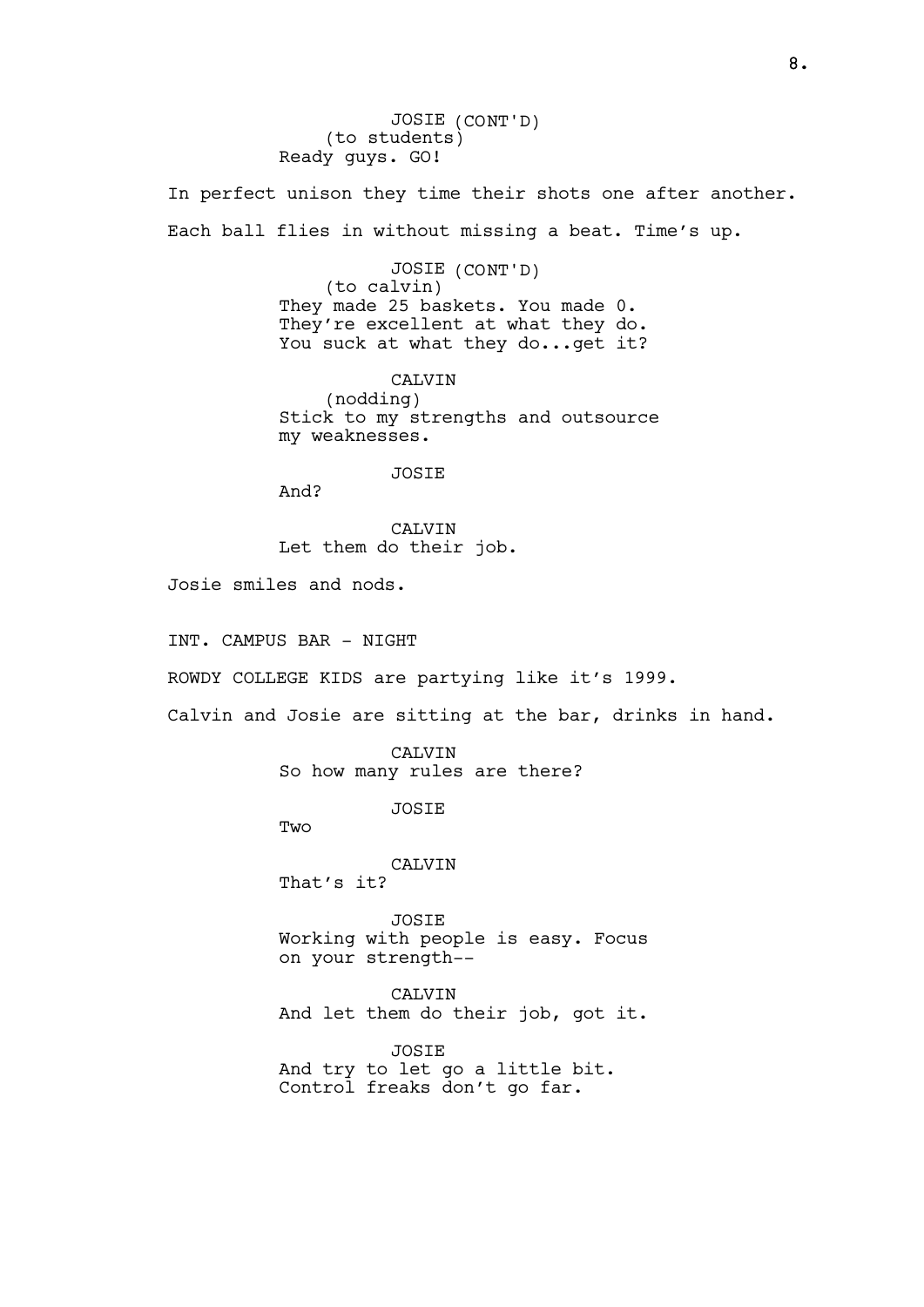A BEAUTIFUL BLONDE at the end of the bar catches Calvin's eyes. This is SARAH, 19. She smiles. He smiles back. JOSIE (O.S.) (CONT'D) Rule number two: listen. Calvin turns back to Josie. CALVIN Sorry, what? Josie smiles. JOSIE Come on. I'll introduce you. They both head over to where Sarah is. JOSIE (CONT'D) Hey Sarah, sup? SARAH Not much. Who's your new friend? JOSIE This is-- CALVIN Calvin. Pleasure to meet you. SARAH Quick with words I see. CALVIN That's not the only thing I'm quick with. JOSIE I'll leave you two to get acquainted. Josie whispers in Calvin's ear as she walks off. JOSIE (CONT'D) Remember, listen. SARAH You were in professor Wright's class yesterday weren't you?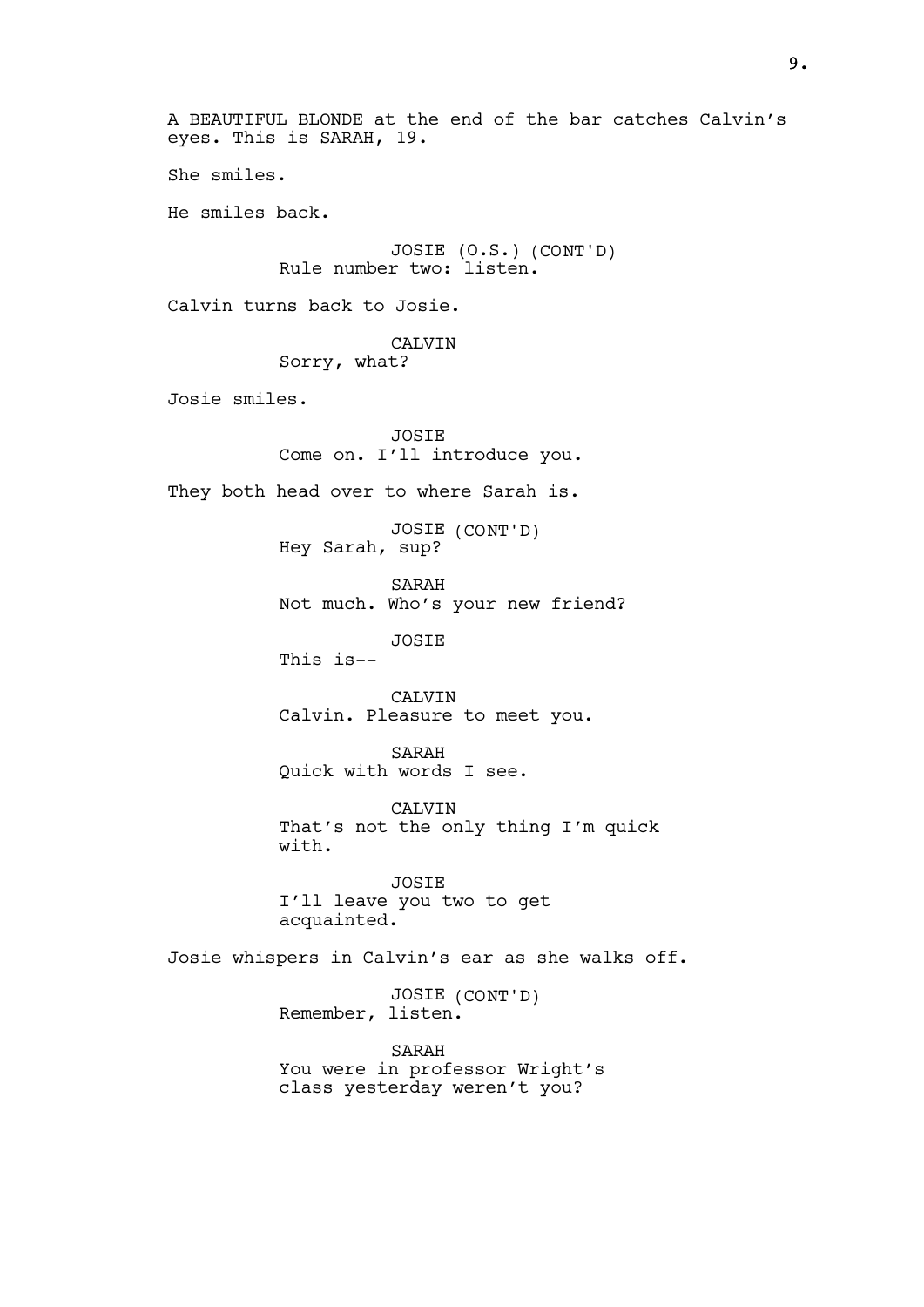**CALVIN** You stalking me? SARAH (smirking) You wish. You were sitting next to my friend-- WENDY (O.S) Good old Wendy. Wendy comes into frame. WENDY (CONT'D) (to bartender) Three shots. (to Calvin and Sarah) Wright put up the list this morning for the assignment. It appears we've been put in the same group. (beat) Drink up. We start tomorrow. The bartender SLAMS the three shots onto the bar. They all look at each other and down the shots. Blurry. The music gets louder and we-- CUT TO:

INT. CALVIN'S DORM - MORNING

Calvin opens his eyes.

Streams of light pour in from the open blinds.

He's in bed. A half naked Sarah lies next to him.

He covers his eyes with his arm and rolls over. Checks the time: 11AM.

CALVIN

Shit.

Sarah YAWNS and cuddles up to Calvin, still half asleep.

SARAH What's wrong?

CALVIN Wendy. The assignment.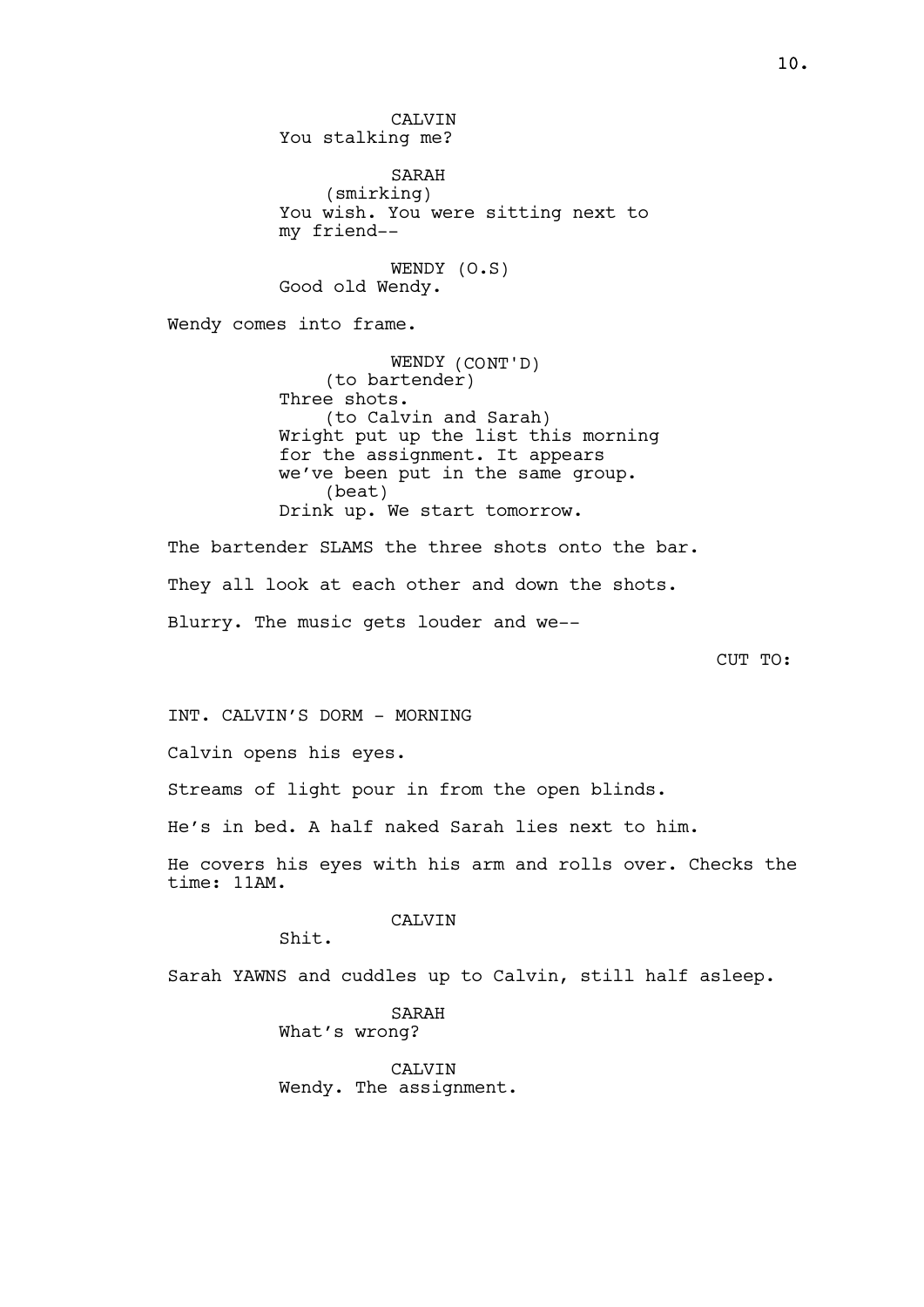SARAH

Fuck.

INT. CAMPUS CAFE - AFTERNOON

Josie and Calvin are having coffee.

JOSIE Was she pissed?

CALVIN Well she wasn't pleased.

CUT TO:

INT. CAMPUS STUDIO - EARLIER THAT DAY

Wendy is losing her shit at Calvin and Sarah while the other three group members: TONY, NINA and TAI watch on.

> WENDY YOU FUCKHEADS!

Wendy picks up an old piece of film and PEGS it at Clavin's head.

He somehow dodges it.

It SMASHES on the floor.

CUT BACK TO:

INT. CAMPUS CAFE - AFTERNOON

JOSIE

Wow.

CALVIN Yeah. Turns out, she may have kinda had a crush on me.

JOSIE Yeah, that'll do it.

Calvin takes a swig of his coffee.

JOSIE (CONT'D) So what now?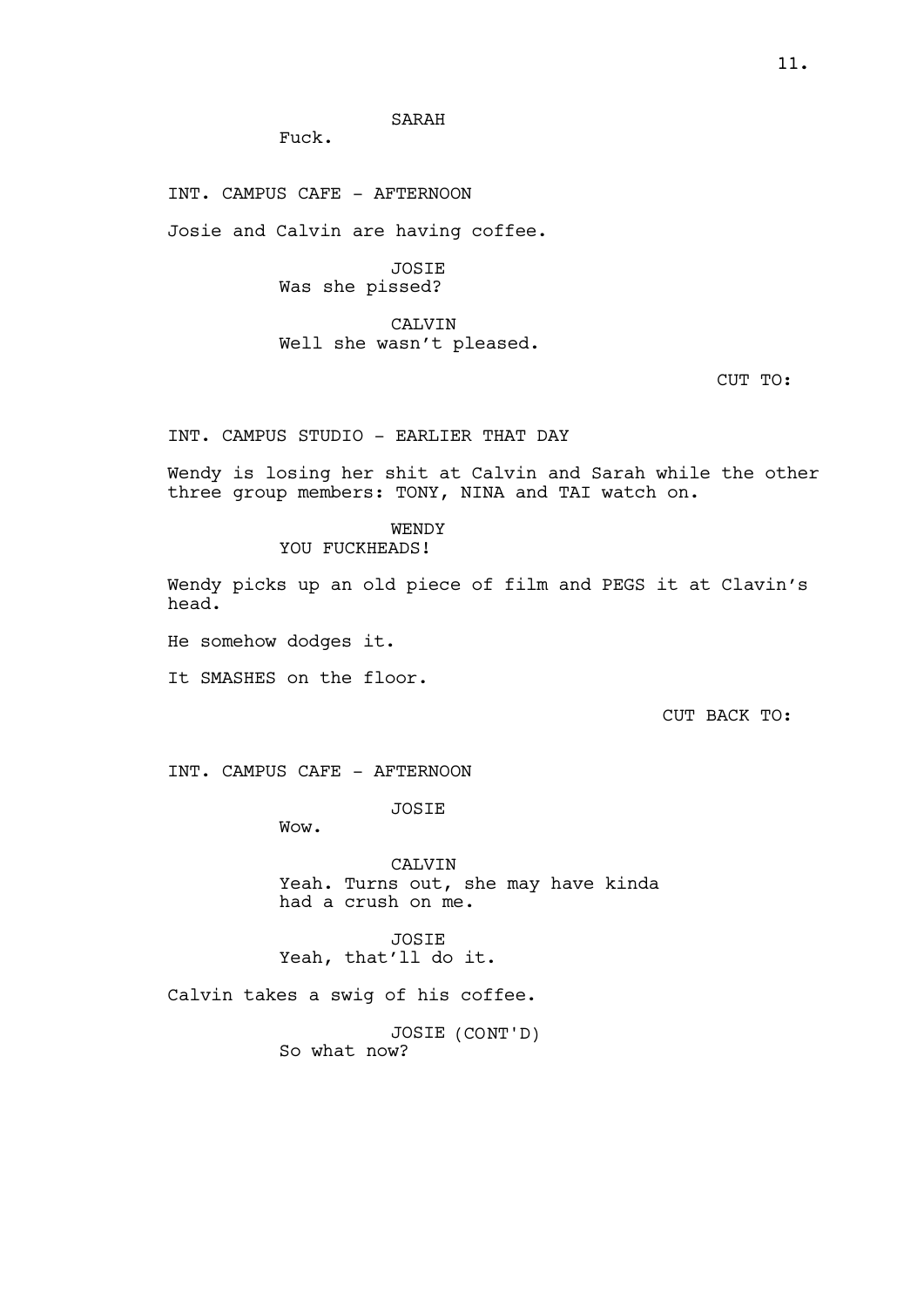Calvin pauses and thinks for a moment.

CUT TO:

INT. CAPMUS STUDIO - DAY

Wendy and Sarah are caught up, mid-argument.

Calvin is behind the camera.

Nina, Tony and Tai watch on from the side.

SARAH YOU BITCH! You cut me from the group!

WENDY

Bitch? I'm not the one who slept with her best friends crush.

SARAH You ordered the shots!

WENDY

Yes, lets blame alcohol. The cause and solution to all of life's problems.

TAI (confused) Alcohol's a solution?

TONY (to tai) In this case...I don't think so.

WENDY Thanks for clearing that up Tony!

They all take a moment to catch their breath.

## CALVIN Look, guys. This thing's due in three days. We're only half way through. Here's what we're gonna do. (beat) Sarah is staying on. She's gonna be assistant director.

Wendy gives Calvin a look of shock.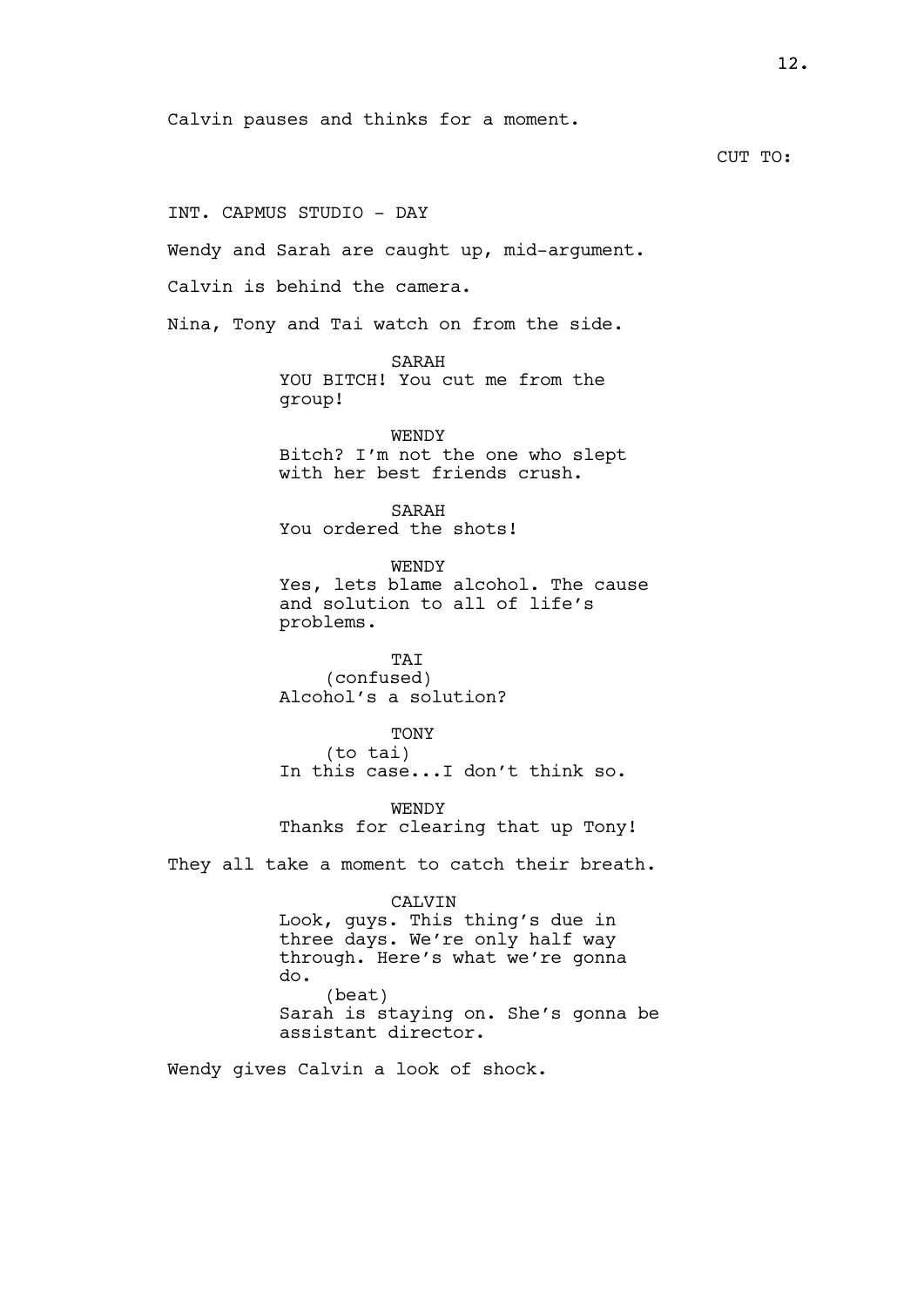CALVIN (CONT'D) Wendy. I'm moving you from assistant director to in front of the camera. (beat) Let's be honest. You're a brilliant actress. No one can deny your drama skills.

Tony, Tai and Nina GIGGLE.

Wendy shoots them a look.

They immediately stop qiqqlinq.

CALVIN (CONT'D) (to wendy) Jokes aside. You are pretty good.

WENDY

Thanks.

Calvin starts to take more of a command as he moves out from behind the camera to address the group.

> CALVIN Three days. We have three days to all work together and play to our strengths. This doesn't get done otherwise. (beat) We all on board?

Nina, Tony and Tai nod.

CALVIN (CONT'D) Wendy? Sarah?

Wendy and Sarah both look at each other tentatively.

CALVIN (CONT'D) I need both of you. I'm a lousy actor and Sarah...

She turns to Calvin.

CALVIN (CONT'D) Well, you're shot`selection is incredible. Spielberg like. (beat) You should be behind the camera.

Sarah looks back at Wendy.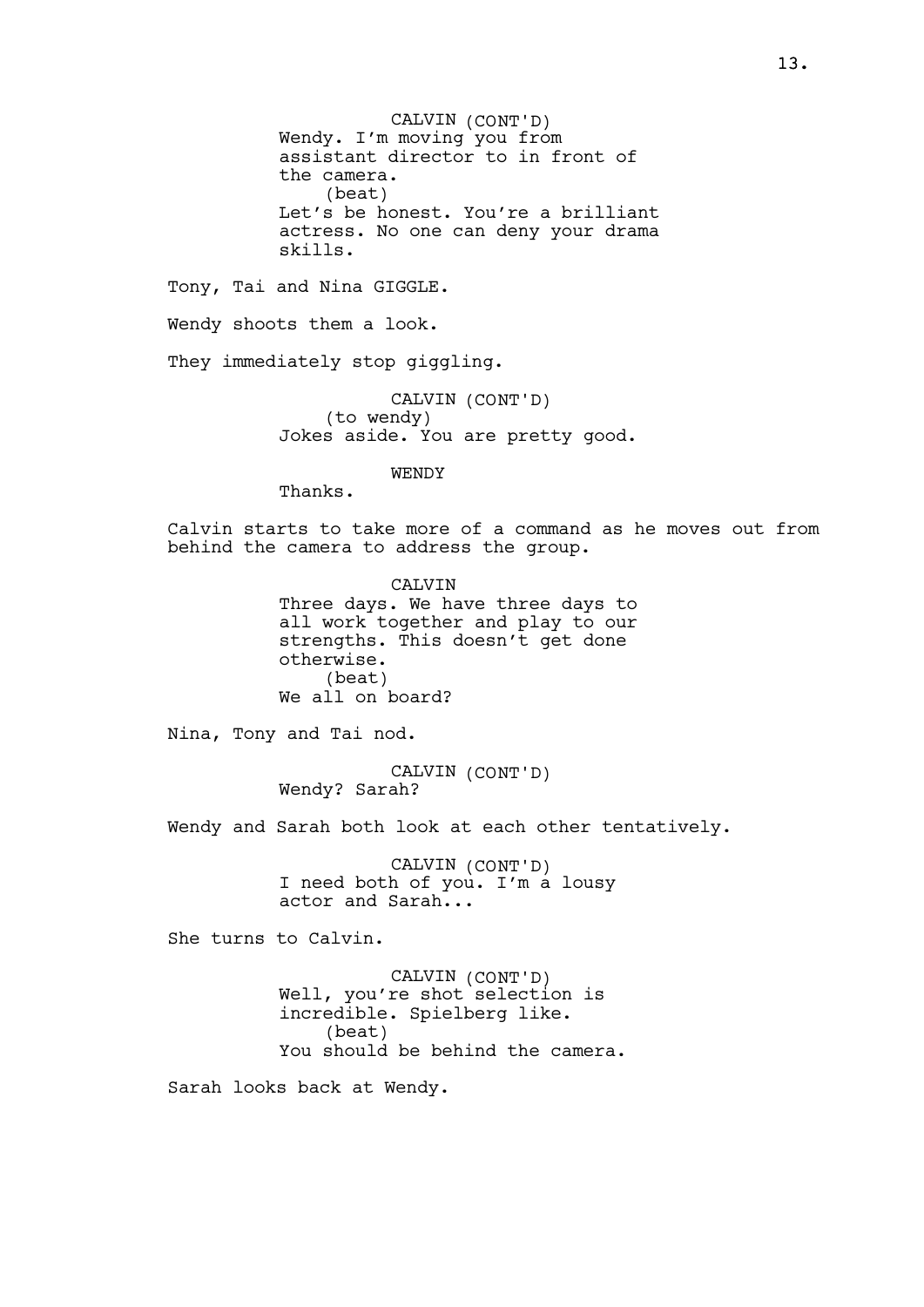WENDY

Deal.

Calvin smiles.

Deal.

The Campus bell begins to ECHO and we--

CUT TO:

INT. LECTURE HALL - DAY

Walter Wright is addressing the class.

WRIGHT First off, I would like to congratulate every single one of you on your short films. (beat) I was pleasantly surprised.

Wright looks over in Calvin's direction.

He smiles and nods.

Calvin smiles and nods back.

He leans back in his chair. Puts on his headphones and presses PLAY: "Rewrite the stars" starts.

> CALVIN (V.O.) Guys. In case you're wondering...our script didn't get picked up.

INT. CAMPUS STUDIO - NIGHT

Calvin and the group laughing hard as they make the film.

CALVIN (V.O.) But I don't care. (beat) You know why.

INT. JOSIE'S DORM - NIGHT Calvin and Josie are making out on her bed.

> CALVIN (V.O.) Because the experiences we shared we're priceless.